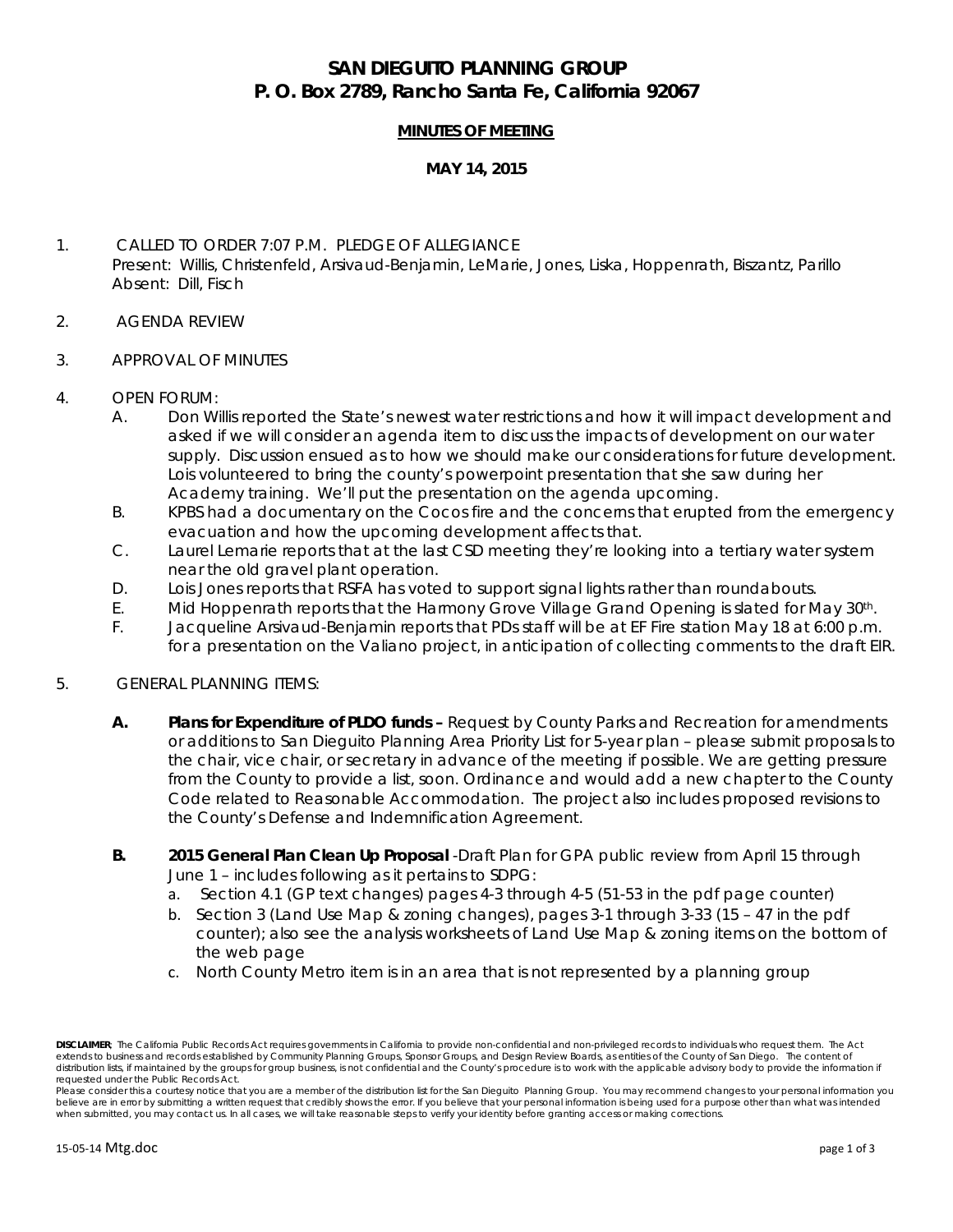C. Request by the chair of the EFHG TC to review and request for a vote of support for letter drafted for Septic clarification in Harmony Grove/Elfin Forest as it pertains to the Community Plan. SDPG Member: Jacqueline Arsivaud-Benjamin 760-855-0444

**MOTION** by Laurel Lemarie that we are in support the letter sent by HG/EF Town Council to clarify the intent of septic/sewer as a development mechanism is consistent with our continuing and historic position and reflects the intent of the Community Plan. Seconded: Christenfeld

 $Ayes = 8$  nos = 0 abstain = 0 absent/vacant = 5

## 6. MAJOR PROJECTS AND LAND USE ITEMS:

- **A. PDS 2015 MUP 15-003, ER 15-08-002 – Verizon Double Peak located at 21230 Questhaven Rd., San Marcos** – Major Use Permit application proposing to install 12 antennas, 12 remote radio units, and 1 microwave dish antenna on a 45' high monopine. The equipment necessary to operate the facility will be located in a proposed 11'6" x 16'10" prefabricated equipment shelter on a new concrete pad. Also, installation of a proposed emergency generator inside a concrete block wall enclosure with stucco finish to match existing building. APN #679-050-04-00 Applicant: Margie Sullivan representing Verizon Wireless 760-613-3488; PDS Planner: Melanie Tylke 858-694- 3721; SDPG Member: Doug Dill 760-736-4333 *Postponed to 6-11-2015*
- B. **PDS2014 STP14-026 – site plan for 3,397 sf Single Family home and garage, tack room on 4.98 acres** located at Avenida de Pompeii in Santa Fe Valley. APN #269-100-47. Applicant: Michael Azurmi representing Tom & Anne Bache 619-417-1400; PDS Planner: Vincent Kattoula 858-694- 3959; SDPG Member: Mid Hoppenrath 760-747-1145 *Postponed to 7-9-2015*
- C. **PDS 2014 GPA 14-007, MUP 14-046, TM 5595, EB 14-08-17 Rancho Librado - Application for tentative map requiring a general plan amendment and major use permit for 56-unit, agerestricted condominium project located on 28.69 acres located at the northeast corner of Via de la Valle and Calzada del Bosque.** APN #268-180-51-00, 268-180-01-00, 258-180-39,00 268-180-50- 00 Applicant: Ali Shapouri on behalf of Larry Gene Mabee Revocable Trust & Golden Eagle Land Investment LP 858-756-8340; PDS Planner: Michael Johnson 858-694-3429; SDPG Member: Don Willis 481-1535 *7:30 TIME CERTAIN - opponents to this project will make a presentation in rebuttal to this project. The applicant has postponed for a future date.* Chair Liska gave a brief history of the presentation on the project to date. The presentation tonight is strictly informational, upon request by a community member, Saiid Zarrabian. 480 persons have signed a petition in opposition, with over 300 Covenant members. Surrounding

properties average 3 acres. The project provided was originally created for RSF Association. Mr. Zarrabian believes that of the 480 petitioners, approximately 20 may have heard the applicants' presentation. The concern for water supply is significant. How the applicant approaches this difficult point will be important. He also pointed out the impact on the San Dieguito River Valley, and a feared 'domino' effect this type of density could influence.

- D. **PDS 2015-HLP 15-002; ER 15-08-003 Aplication for Habitat Loss Permit to address the impact of 20.1 acres of coastal sage scrub occupied by the California gnatcatcher.** The project (PDS2013- LDGRMJ-00015) consists of a major grading permit for a private horsekeeping facility and grape planting project. A previous HLP application expired in 2008. APN #228-400-15, 16, 22 Applicant: Hedy Levine representing Brendan Thiessen/Harmony Grove Partners LP 619-232- 9200x125; PDS Planner: Ashley Gungle 858-495-5375; SDPG Member: Shannon Biszantz 619-417- 4655 *Postponed to 6-11-2015*
- E. **PDS2015 VAC-15-001, ER-96-08-023E, BC-15-002-0** Request for vacation of open space located at 15931 Via de Santa Fe, Rancho Santa Fe. APN#269-183-44,45 Applicant: John Winn for

**DISCLAIMER**; The Califomia Public Records Act requires governments in California to provide non-confidential and non-privileged records to individuals who request them. The Act<br>extends to business and records established distribution lists, if maintained by the groups for group business, is not confidential and the County's procedure is to work with the applicable advisory body to provide the information if *requested under the Public Records Act.*

Please consider this a courtesy notice that you are a member of the distribution list for the San Dieguito Planning Group. You may recommend changes to your personal information you believe are in error by submitting a written request that credibly shows the error. If you believe that your personal information is being used for a purpose other than what was intended *when submitted, you may contact us. In all cases, we will take reasonable steps to verify your identity before granting access or making corrections.*